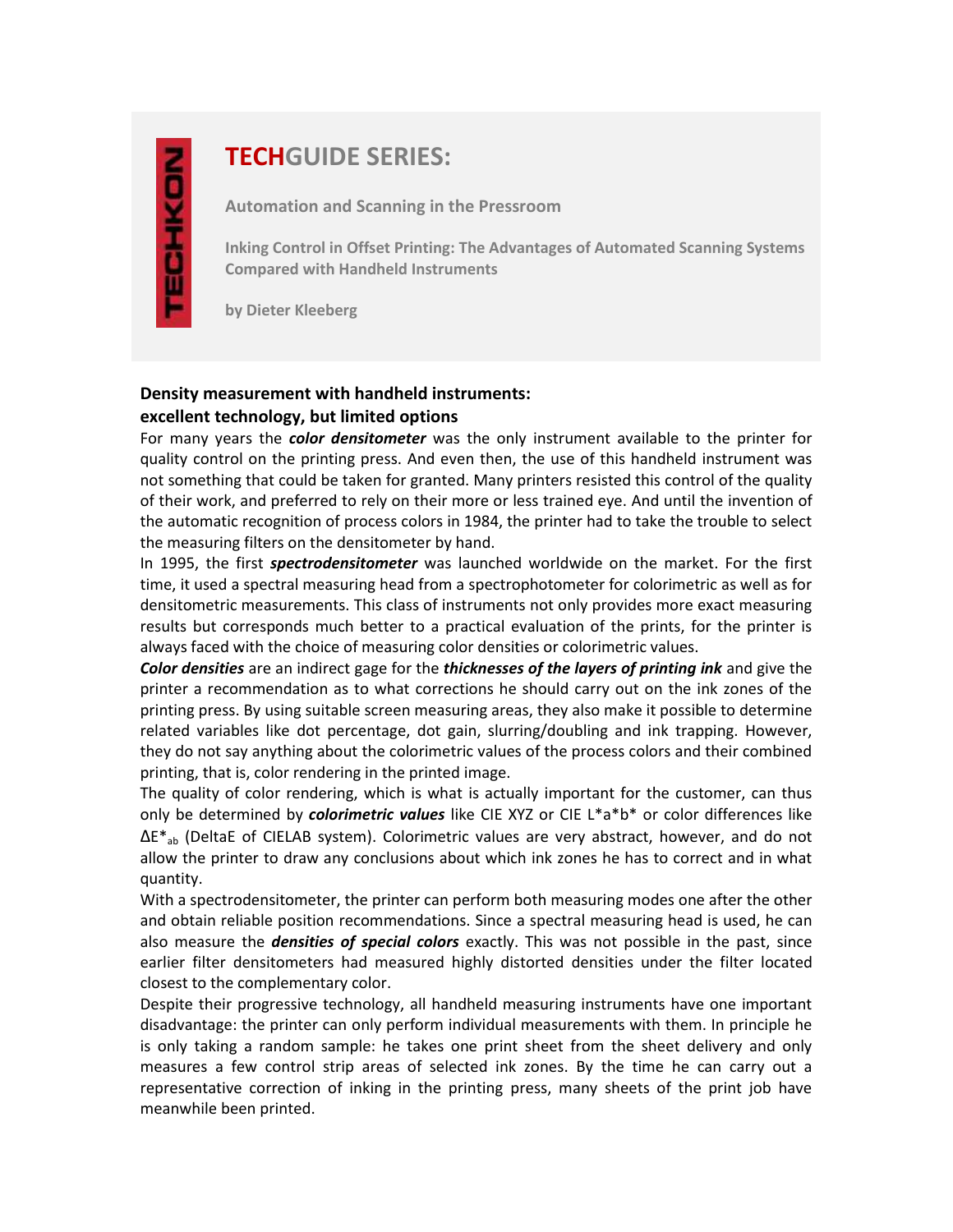### **Automated measuring systems:**

#### **Scans instead of individual measurements**

The objective must therefore be to record *all ink zones in one single measuring operation*, that is, to use a scanning spectrodensitometer to measure the entire ink control strip. Since the printer no longer has to select arbitrary ink zones here, he does not miss the problematic ink zones either. He can now be certain that *all possible inking fluctuations* are detected. In this way, therefore, automation at the same time eliminates all subjective influences.

As in handheld instruments, here too *spectrodensitometer technology* makes it possible to determine densitometric as well as colorimetric parameters.

Through the direct *connection of the scan measuring system* to the ink zone control of the printing press, measured values are converted into *corrective signals*. If the measuring system is not connected, but instead simulates the distribution of ink zones, at least *corrective recommendations* are given within seconds for all ink zones affected. Either way, the printer gains valuable time for maintaining the quality level.

During scanning, motorized or handmoved scan spectrodensitometers reliably detect all measuring areas of any random ink control strip. By means of the exact distinction of the transitions from one measuring area to the next, such scanning systems achieve a high measuring speed. On average, this time saving *cuts set-up times by half* and thus also leads to a significant *saving of waste paper*.

Scan measuring systems are installed on the control console desk. At regular intervals, the printer takes a sheet from the printing press and measures the complete ink control strip. This guarantees *representative monitoring of the entire print run*. In conjunction with the corrective operations (carried out automatically or manually depending on the system connection), a *quality log* can be saved for the print job.

The logged print run quality is a *complaint-safe document* for the printing company. This allows a *comparison with the customer's requirements,* or the proof that these requirements have in fact been met. These logs also allow a *comparison with earlier print jobs* and can also be used as reference settings for repeat orders.

#### **Inline measuring systems:**

#### **Automatic spectrophotometers, denistometers and multi-channel cameras**

At least for web offset or continuous feed digital printing, an *automatic spectrophotometer* can be implemented in the printing press. The inline measuring system records the control elements, which can be placed anywhere within the subject, at full production speed. In *heatset and coldset* presses we find spectral measuring heads traversing over the web width.

Since there are no ink zones in *digital printing,* ink control strips and other targets can be located in a circumferential direction (tangentially). If required, the spectral measuring system can traverse in the event that the target should have areas placed beside each other.

In highly automated *sheetfed offset* presses we ca find inline measuring systems, positioned after the last printing or coating unit. It's always a measurement under not exactly standardized conditions and even an expensive solution. Heidelberg uses a traversing bar with *spectral heads,* manroland uses a fixed bar with *filter densitometric heads.* Both are covering four ink zones under each head. KBA, Komori and Ryobi presses can be fitted with a *multi-channel camera*, spying through a slit over the last printing or transferring cylinder. Originally constructed as inspection system, the camera is now able to distinguish colors and to detect color deviations.